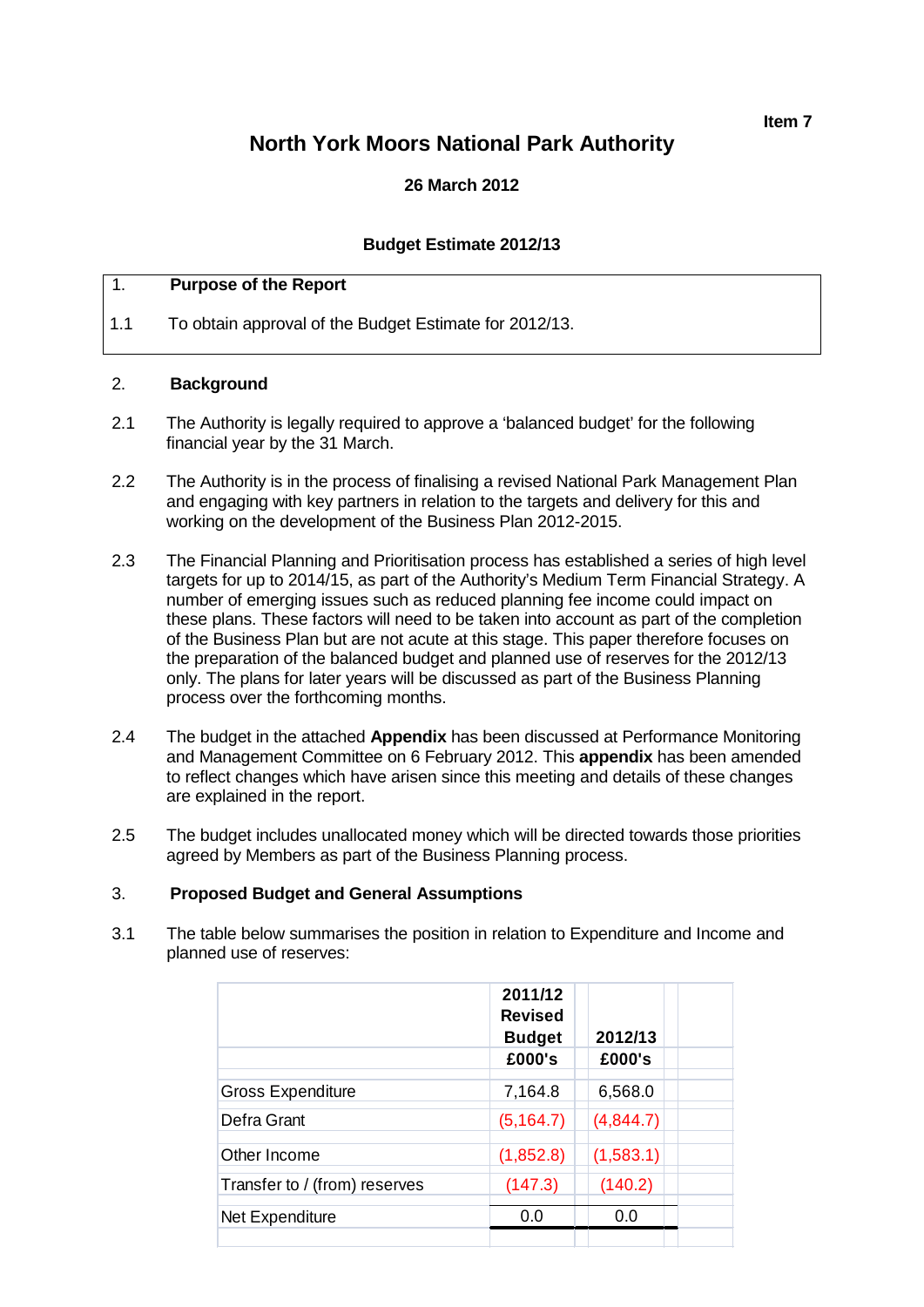- 3.2 The assumptions about staff costs remain unchanged since the reports presented to Members in November and December. However, additional resource has been identified to cover the cost of interim cover within the Conservation Department; this is estimated at £10k at this stage but if the requirement is longer than anticipated this may need to be increased.
- 3.3 Members were verbally updated at the Performance Monitoring and Management Committee that a request for an additional £12.5k to complete the sequence of archaeological investigations at Boltby Scar was previously omitted from the **Appendix**. The new **Appendix** attached has been amended accordingly.
- 3.4 Performance Monitoring and Management Committee discussed in detail the Authority's assumptions in relation to income targets and a number of these were adjusted to take into account factors outside of the Authority's control. Income generation remains a challenge for the Authority and the budget attached still includes unconfirmed amounts in relation to the New Homes Bonus (Ryedale District Council have confirmed).
- 3.5 On the 9 March 2012 the Authority was informed by NYCC that there was no budget provision in 2012/13 towards a contribution to support the Authority's work on Rights of Way. The budget and projected use of reserves has been amended accordingly.
- 3.6 The proposed movement **from** reserves in 12/13 can be accounted for by one off capital spend to replace the sewage system at Sutton Bank which is in urgent need of attention and discretionary measures and lost income. As mentioned earlier it is not 12/13 but subsequent years which provide the challenge.

#### 4. **Forecast Movement in Reserves**

4.1 This paper proposes a balanced budget which assumes at this stage that £140.2k will be required **from** reserves in 2012/13. The earlier forecasts had assumed that the Authority would transfer **into** reserves a sum of £106.3k in order to create an additional buffer against potential income loss. The table below summarises the key factors which have impacted on this reserve movement:

| <b>Predicted Movement in Reserves November 11</b>             | 106.3  |
|---------------------------------------------------------------|--------|
| Change in Planning Income                                     | (60.0) |
| Change in Rights of Way contribution                          | (50.0) |
| Change in Car Park Income                                     | (69.8) |
| Change in Car Park Income and Retail Income (net)             | (10.0) |
| <b>Interim Cover</b>                                          | (10.0) |
| Proposals for additional Business Plan Projects - Provisional | (35.5) |
| Use of Reserve in relation to Capital Project at Sutton Bank  | (50.0) |
| Other savings (net)                                           | 38.8   |
| <b>Predicted Movement in Reserves March 12</b>                |        |

4.2 The Authority has adequate reserves and there is no concern about the proposals for 2012/13 alone having a long term impact on the Authority's financial position. However, the probable loss of expected planning income, the ongoing impact of the current economic climate and the risks in relation to further loss of core grant income and contributions from other local authorities mean that the potential impact on future years needs careful consideration as part of the Business Planning Process. Members discussed the rationale which will form the basis of the future Reserves Policy at the Special Authority on 23 February 2012. These issues will clearly need to be returned to before the plan can be signed off in June.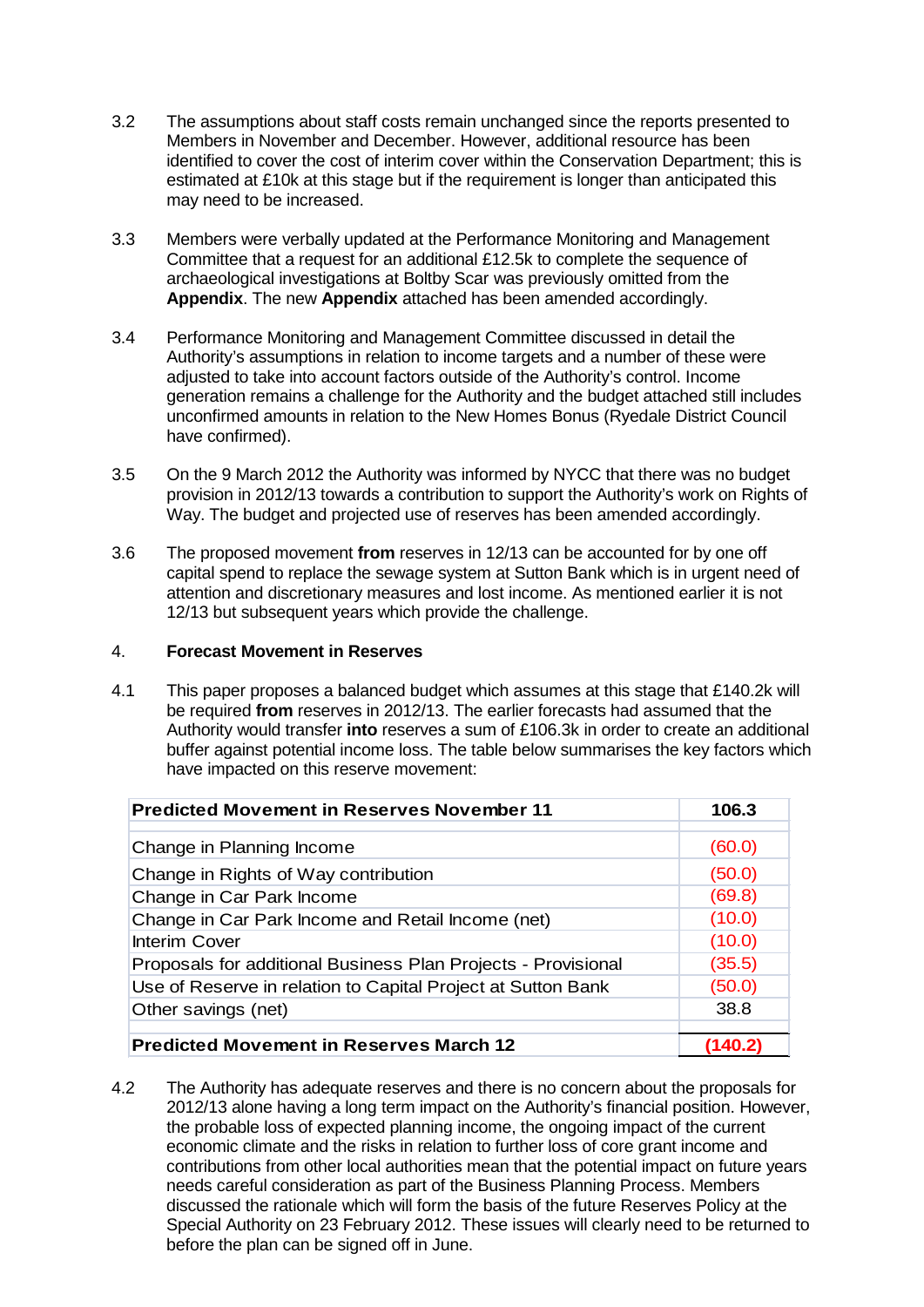## 5. **Financial and Staffing Implications**

5.1 The financial implications are described in the report.

## 6. **Sustainability and Legal Implications**

6.1 The proposal to utilise funds from the Property reserve to replace the sewerage system at Sutton Bank will have a consequential positive impact on the carbon emissions at the site.

## 7. **Recommendation**

7.1 Members approve the start budget 2012/13 as attached at the **Appendix** to this report.

Contact Officer: Irene Brannon Director of Corporate Services 01439 770657

## **Background documents to this report File Ref.**

Business Plan 2009-2012 Financial Planning and Prioritisation reports to committee Budget 2012/13 Performance Monitoring and Management Committee 6 February 2012 Business Plan Update Special Authority 23 February 2012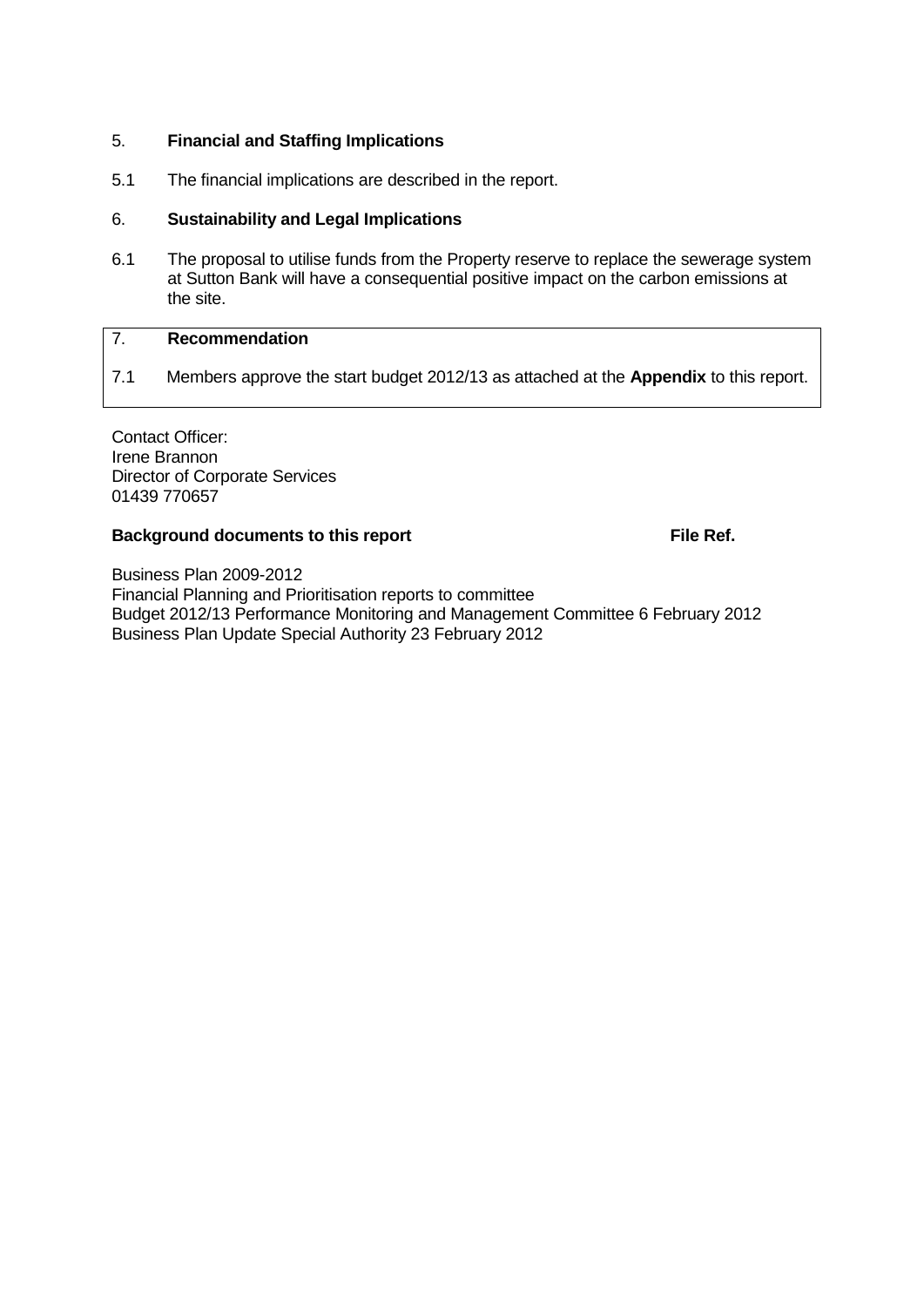|                                                     | <b>ZBB</b>                  |                            |                                          |
|-----------------------------------------------------|-----------------------------|----------------------------|------------------------------------------|
|                                                     | Col.1                       | Col.2                      | <b>Col. 3.</b>                           |
| <b>FUNCTION</b>                                     | <b>Budget</b><br>RE 2011/12 | <b>Draft</b><br>OE 2012/13 | <b>Difference</b><br>Re 11/12 & OE 12/13 |
| <b>Conservation Natural Environment</b>             |                             |                            |                                          |
| <b>Woodlands &amp; Trees</b>                        | 47.1                        | 7.0                        | (40.1)                                   |
| Income                                              | (2.5)                       | (2.5)                      |                                          |
| Net Expenditure                                     | 44.6                        | 4.5                        | (40.1)                                   |
| Moorland                                            | 157.3                       | 42.7                       | (114.6)                                  |
| Income                                              | (129.7)                     | (25.2)                     | 104.5                                    |
| Net Expenditure                                     | 27.6                        | 17.5                       | (10.1)                                   |
| Wetlands & Water                                    | 73.5                        | 115.9                      | 42.4                                     |
| Income                                              | (73.2)                      | (118.9)                    | (45.7)                                   |
| Net Expenditure                                     | 0.3                         | (3.0)                      | (3.3)                                    |
| Grants - Farmed Land, Wildlife and Woodland         | 356.0                       | 355.0                      | (1.0)                                    |
| <b>Matched Funding</b>                              |                             |                            |                                          |
| Income                                              | (11.9)                      | (6.7)                      | 5.2                                      |
| Net Expenditure                                     | 344.1                       | 348.3                      | 4.2                                      |
| Coast                                               | 43.3                        | 43.3                       |                                          |
| Income                                              | (11.6)                      | (10.0)                     | 1.6                                      |
| Net Expenditure                                     | $\overline{31.7}$           | 33.3                       | 1.6                                      |
| <b>Biodiversity and Wildlife Conservation</b>       | 55.4                        | 11.8                       | (43.6)                                   |
| Income                                              | (1.1)                       |                            | 1.1                                      |
| Net Expenditure                                     | 54.3                        | 11.8                       | (42.5)                                   |
| Conserv Nat Env (Emp)                               | 263.2                       | 303.2                      | 40.0                                     |
| <b>Unallocated Pending Business Plan Priorities</b> |                             | 65.0                       | 65.0                                     |
| Recharges                                           | 150.2                       | 150.2                      |                                          |
| <b>Gross Expenditure</b>                            | 1,146.0                     | 1,094.1                    | (51.9)                                   |
| <b>INCOME</b>                                       | (229.9)                     | (163.3)                    | 66.6                                     |
| <b>NET TOTAL</b>                                    | 916.1                       | 930.8                      | 14.7                                     |
| <b>Conservation Cultural Heritage</b>               |                             |                            |                                          |
| <b>Buildings</b><br>Income                          | 40.0                        | 22.0                       | (18.0)                                   |
| Net Expenditure                                     | 40.0                        | 22.0                       | (18.0)                                   |
| Archaeology                                         | 91.7                        | 30.6                       | (61.1)                                   |
| Income                                              | (57.4)                      | (0.6)                      | 56.8                                     |
| Net Expenditure                                     | 34.3                        | 30.0                       | (4.3)                                    |
| <b>Enhancement Schemes</b>                          | 170.5                       | 168.6                      | (1.9)                                    |
| Income                                              | (138.2)                     | (139.7)                    | (1.5)                                    |
| Net Expenditure                                     | 32.3                        | 28.9                       | (3.4)                                    |
| <b>Conservation Areas</b>                           | 20.2                        | 8.0                        | (12.2)                                   |
| Income                                              | (4.2)                       |                            | 4.2                                      |
| Net Expenditure                                     | 16.0                        | 8.0                        | (8.0)                                    |
| <b>Local Culture &amp; Tradition</b>                | 6.0                         | 6.0                        |                                          |
|                                                     |                             |                            |                                          |
| Conserv Cult Her (Emp)                              | 100.6                       | 99.6<br>40.5               | (1.0)                                    |
| <b>Unallocated Pending Business Plan Priorities</b> |                             |                            | 40.5                                     |
| Recharges                                           | 73.6                        | 73.6                       |                                          |
|                                                     |                             |                            |                                          |
| <b>Gross Expenditure</b>                            | 502.6                       | 448.9                      | (53.7)                                   |
| <b>INCOME</b>                                       | (199.8)                     | (140.3)                    | 59.5                                     |
| <b>NET TOTAL</b>                                    | 302.8                       | 308.6                      | 5.8                                      |
| <b>Recreation Management</b>                        |                             |                            |                                          |
| P.R.O.W.S.                                          | 45.9                        | 47.2                       | 1.3                                      |
| Income                                              | (37.6)                      | (37.8)                     | (0.2)                                    |
| Net Expenditure                                     | 8.3                         | 9.4                        | 1.1                                      |
| <b>National Trails</b>                              | 117.7                       | 113.5                      | (4.2)                                    |
| Income                                              | (113.7)                     | (113.9)                    | (0.2)                                    |
| Net Expenditure                                     | 4.0                         | (0.4)                      | (4.4)                                    |
| Access to Open Land                                 | 375.8                       | 357.6                      | (18.2)                                   |
| Income                                              | (27.7)                      | (51.1)                     | (23.4)                                   |
| Net Expenditure                                     | 348.1                       | 306.5                      | (41.6)                                   |
| Visitor Mgt & Facilities                            | 77.2                        | 104.4                      | 27.2                                     |
| Income                                              |                             |                            |                                          |
| Net Expenditure                                     | 77.2                        | 104.4                      | 27.2                                     |
| <b>Specialist Recreation</b>                        |                             |                            |                                          |

| Income                   | (9.9)   |         | 9.9    |
|--------------------------|---------|---------|--------|
| Net Expenditure          | (9.9)   |         | 9.9    |
| <b>Car Parks</b>         | 142.4   | 128.5   | (13.9) |
| Income                   | (379.8) | (359.0) | 20.8   |
| Net Expenditure          | (237.4) | (230.5) | 6.9    |
| <b>Public Transport</b>  | 262.9   | 194.7   | (68.2) |
| Income                   | (40.0)  | (30.0)  | 10.0   |
| Net Expenditure          | 222.9   | 164.7   | (58.2) |
| Recreation (Emp)         | 202.9   | 211.9   | 9.0    |
| Recharges                | 234.6   | 234.5   | (0.1)  |
| <b>Gross Expenditure</b> | 1,459.4 | 1,392.3 | (67.1) |
| <b>INCOME</b>            | (608.7) | (591.8) | 16.9   |
| <b>NET TOTAL</b>         | 850.7   | 800.5   | (50.2) |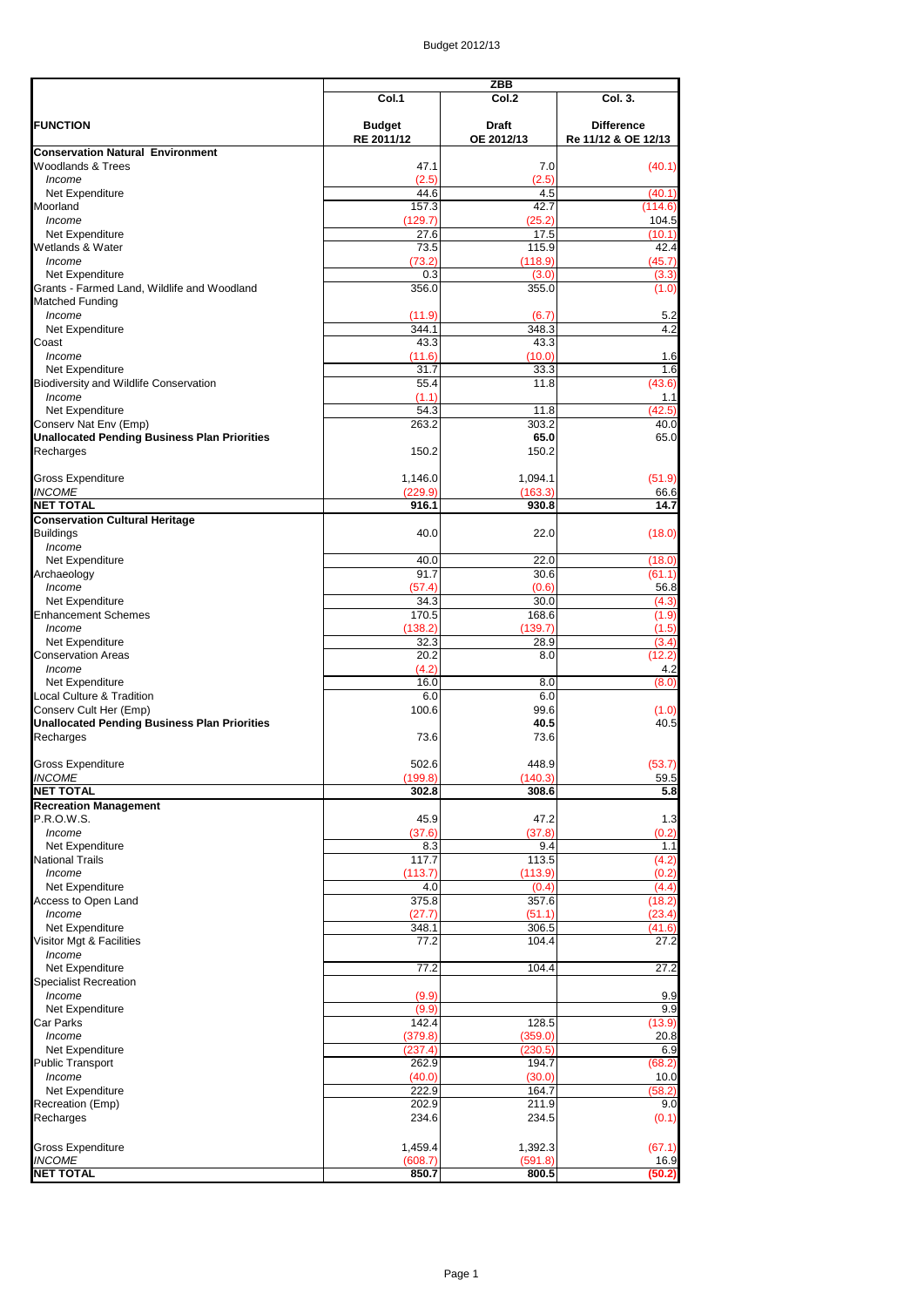|                                                     |               | <b>ZBB</b>   |                     |  |
|-----------------------------------------------------|---------------|--------------|---------------------|--|
|                                                     | Col.1         | Col.2        | Col. 3.             |  |
| <b>FUNCTION</b>                                     | <b>Budget</b> | <b>Draft</b> | <b>Difference</b>   |  |
|                                                     | RE 2011/12    | OE 2012/13   | Re 11/12 & OE 12/13 |  |
| <b>Promoting Understanding</b>                      |               |              |                     |  |
| <b>Visitor Centres</b>                              | 529.6         | 459.7        | (69.9)              |  |
| Income                                              | (208.6)       | (203.0)      | 5.6                 |  |
| Net Expenditure                                     | 321.0         | 256.7        | (64.3)              |  |
| Info & Interp Services                              | 294.6         | 251.3        | (43.3)              |  |
| Income                                              | (207.0)       | (177.9)      | 29.1                |  |
| Net Expenditure                                     | 87.6          | 73.4         | (14.2)              |  |
| <b>Education Service</b>                            | 107.2         | 112.7        | 5.5                 |  |
| Income                                              | (16.5)        | (19.0)       | (2.5)               |  |
| Net Expenditure                                     | 90.7          | 93.7         | 3.0                 |  |
| Info Interp Educ (Emp)                              | 270.0         | 230.6        | (39.4)              |  |
| <b>Unallocated Pending Business Plan Priorities</b> |               | 30.0         | 30.0                |  |
| Recharges                                           | 231.7         | 231.7        |                     |  |
|                                                     |               |              |                     |  |
| <b>Gross Expenditure</b>                            | 1,433.1       | 1,316.0      | (117.1)             |  |
| <b>INCOME</b>                                       | (432.1)       | (399.9)      | 32.2                |  |
| <b>NET TOTAL</b>                                    | 1,001.0       | 916.1        | (84.9)              |  |
|                                                     |               |              |                     |  |
| <b>Rangers &amp; Volunteers</b>                     |               |              |                     |  |
| <b>Ranger Services</b>                              | 244.4         | 243.3        | (1.1)               |  |
| <b>Estate Teams</b>                                 | 255.0         | 225.2        | (29.8)              |  |
| Income                                              | (3.1)         |              | 3.1                 |  |
| Net Expenditure                                     | 251.9         | 225.2        | (26.7)              |  |
| Volunteers                                          | 176.7         | 187.0        | 10.3                |  |
| Income                                              | (8.5)         | (3.2)        |                     |  |
|                                                     |               |              | 5.3                 |  |
| Net Expenditure                                     | 168.2         | 183.8        | 15.6                |  |
| <b>Unallocated Pending Business Plan Priorities</b> |               | 5.0          | 5.0                 |  |
| Recharges                                           | 175.2         | 175.1        | (0.1)               |  |
| <b>Gross Expenditure</b>                            | 851.3         | 835.6        | (15.7)              |  |
| <b>INCOME</b>                                       | (11.6)        | (3.2)        | 8.4                 |  |
| <b>NET TOTAL</b>                                    | 839.7         | 832.4        | (7.3)               |  |
|                                                     |               |              |                     |  |
| <b>Development Control</b>                          |               |              |                     |  |
| <b>Development Control</b>                          | 79.1          | 45.4         | (33.7)              |  |
| Development Control (Emp)                           | 419.6         | 411.8        | (7.8)               |  |
| Recharges                                           | 294.9         | 294.9        |                     |  |
| <b>Gross Expenditure</b>                            | 793.6         | 752.1        | (41.5)              |  |
| <b>INCOME</b>                                       | (176.3)       | (216.2)      |                     |  |
| <b>NET TOTAL</b>                                    | 617.3         | 535.9        | (39.9)<br>(81.4)    |  |
|                                                     |               |              |                     |  |
| <b>Forward Planning</b>                             |               |              |                     |  |
| National Park Mgt Plan                              | 6.0           | 8.0          | 2.0                 |  |
| <b>Statutory Devt Plans</b>                         | 10.0          | 30.7         | 20.7                |  |
| Income                                              | (39.3)        | (25.0)       | 14.3                |  |
| Net Expenditure                                     | (29.3)        | 5.7          | 35.0                |  |
| Local Studies & Plan                                | 15.0          | 15.0         |                     |  |
| Income                                              |               |              |                     |  |
| Net Expenditure                                     | 15.0          | 15.0         |                     |  |
| <b>Minerals Policy</b>                              | 0.5           |              | (0.5)               |  |
| Sustainable Development Fund                        | 228.6         | 90.0         | (138.6)             |  |
| Income                                              | (228.2)       |              | 228.2               |  |
| Net Expenditure                                     | 0.4           | 90.0         | 89.6                |  |
| Other Environmental Initiatives                     | 75.0          |              | (75.0)              |  |
| Income                                              | (75.0)        |              | 75.0                |  |
| Net Expenditure                                     |               |              |                     |  |
| Forward Planning (Emp)                              | 166.8         | 156.4        | (10.4)              |  |
| <b>Unallocated Pending Business Plan Priorities</b> |               | 90.0         | 90.0                |  |
| Recharges                                           | 78.9          | 78.9         |                     |  |
|                                                     |               |              |                     |  |
| <b>Gross Expenditure</b>                            | 580.8         | 469.0        | (111.8)             |  |
| <b>INCOME</b>                                       | (342.5)       | (25.0)       | 317.5               |  |
| <b>NET TOTAL</b>                                    | 238.3         | 444.0        | 205.7               |  |